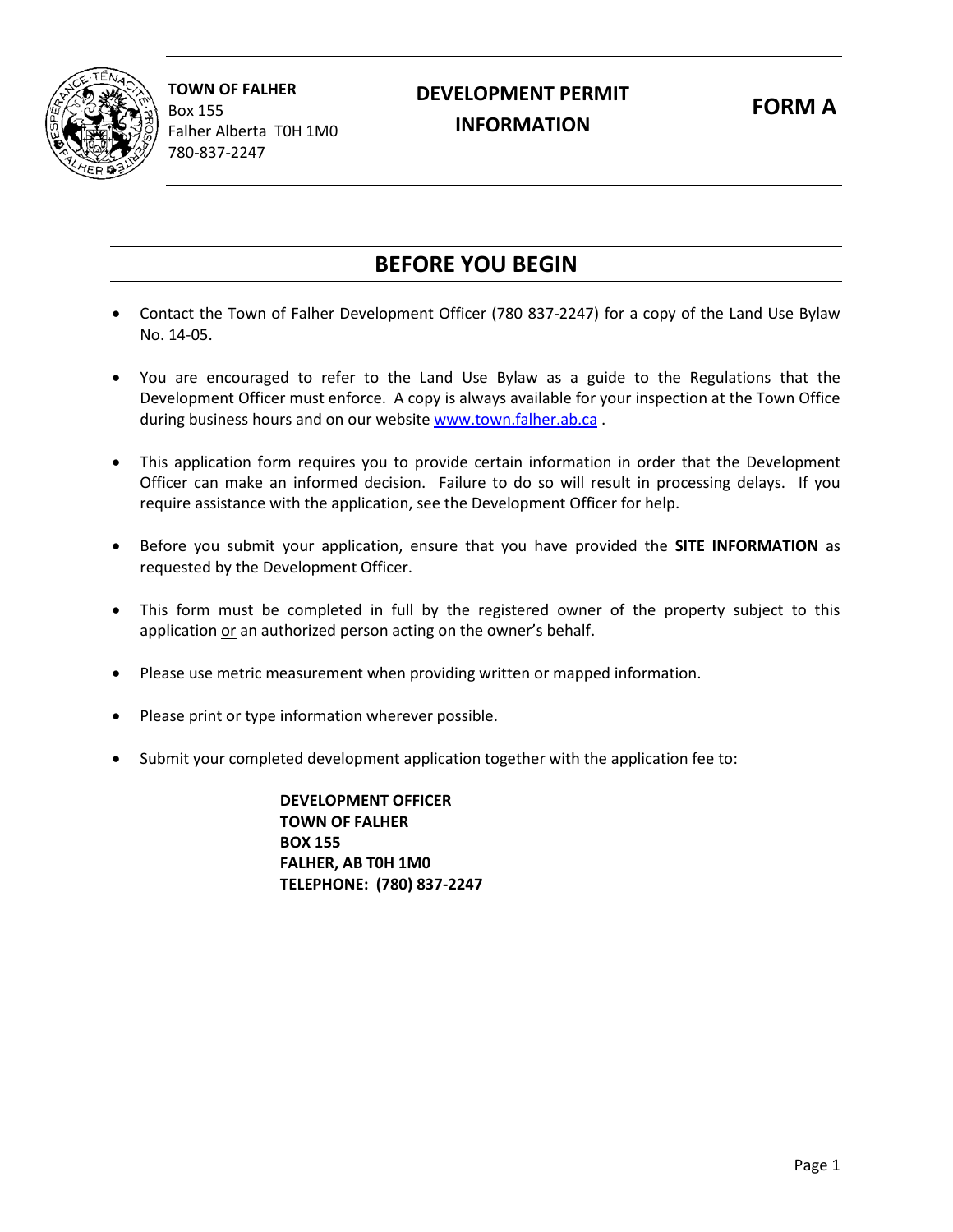

**TOWN OF FALHER** Box 155 Falher Alberta T0H 1M0 780-837-2247

# **DEVELOPMENT PERMIT FORM A**

### **APPLICATION**

DATE:

DEVELOPMENT APPLICATION NO. :

| <b>OWNERSHIP AND PROPERTY LOCATION</b>                      |        |                               |                  |  |  |  |  |  |  |
|-------------------------------------------------------------|--------|-------------------------------|------------------|--|--|--|--|--|--|
| <b>Applicant Name:</b>                                      |        |                               |                  |  |  |  |  |  |  |
| <b>Mailing Address:</b>                                     |        |                               |                  |  |  |  |  |  |  |
| <b>Contact Numbers:</b>                                     |        |                               |                  |  |  |  |  |  |  |
| Email:                                                      |        | Landowner                     | Authorized Agent |  |  |  |  |  |  |
| Legal Description:<br>Lot:                                  | Block: |                               | Plan:            |  |  |  |  |  |  |
| Civic Address:                                              |        | Roll Number:                  |                  |  |  |  |  |  |  |
| <b>Existing Land Use:</b>                                   |        |                               |                  |  |  |  |  |  |  |
| Current Land Use District (Zoning):                         |        |                               |                  |  |  |  |  |  |  |
| PROPOSED DEVELOPMENT                                        |        |                               |                  |  |  |  |  |  |  |
| Proposed Land Use:                                          |        |                               |                  |  |  |  |  |  |  |
| <b>Building Dimensions:</b><br><b>Width X Length = Area</b> |        |                               |                  |  |  |  |  |  |  |
| <b>Principal Building:</b>                                  |        |                               |                  |  |  |  |  |  |  |
| Accessory Building (s):                                     |        |                               |                  |  |  |  |  |  |  |
| Year Built (Manufactured Home or Relocated Building):       |        |                               |                  |  |  |  |  |  |  |
| <b>Heating Apparatus:</b>                                   |        | <b>Construction Basement:</b> |                  |  |  |  |  |  |  |
| Plumbing Fixtures:                                          |        | Foundation:                   |                  |  |  |  |  |  |  |
| Roof Material:                                              |        | Walls:                        |                  |  |  |  |  |  |  |
| <b>Exterior Wall:</b>                                       |        | Floor:                        |                  |  |  |  |  |  |  |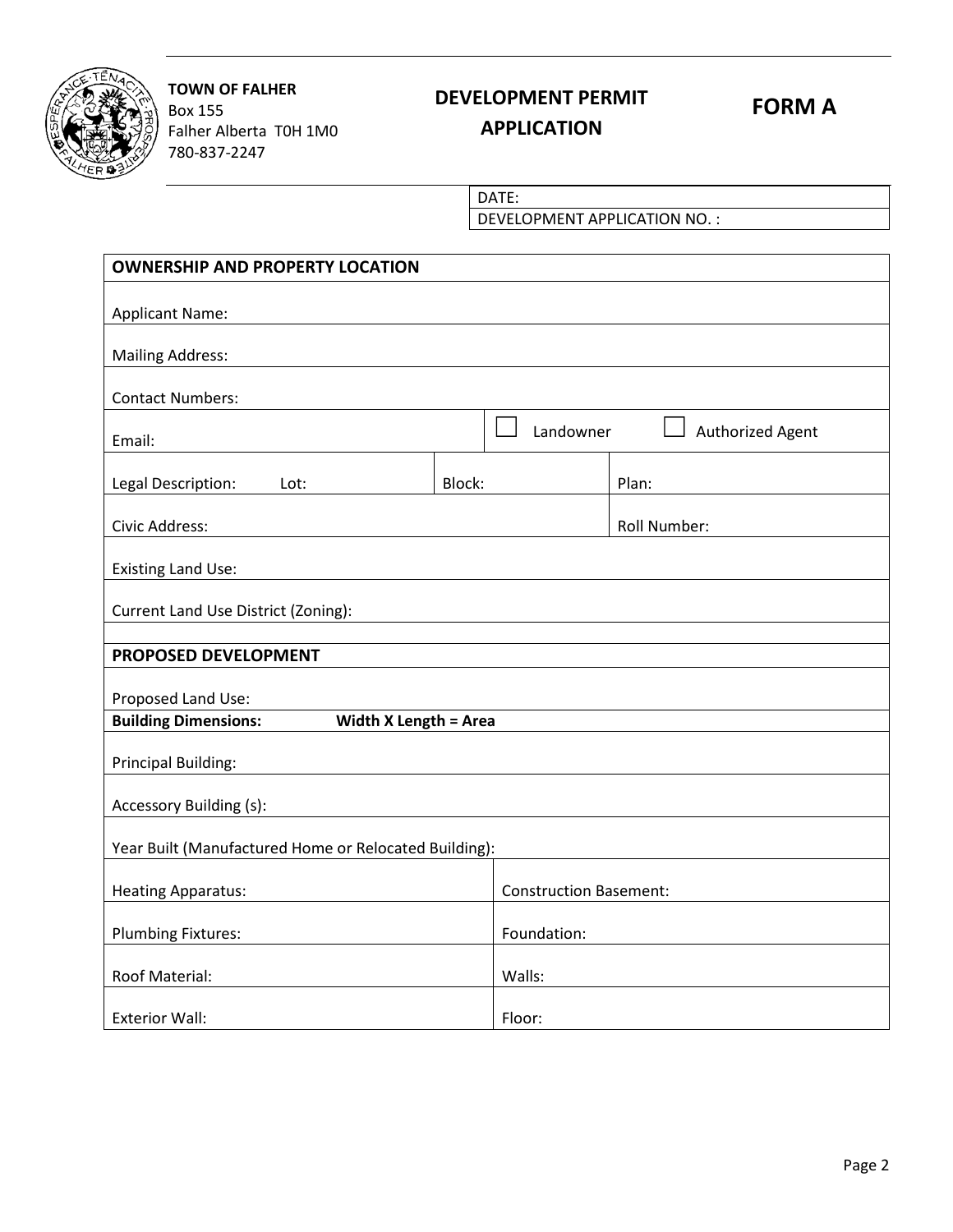| Proposed Additional Uses:                                                                                                                                                   |                                                       |        |  |  |  |  |  |  |  |  |
|-----------------------------------------------------------------------------------------------------------------------------------------------------------------------------|-------------------------------------------------------|--------|--|--|--|--|--|--|--|--|
| Home Based Business (Minor)                                                                                                                                                 | Home Based Business (Major)                           |        |  |  |  |  |  |  |  |  |
| Signs                                                                                                                                                                       | Satellite Dish Antenna                                |        |  |  |  |  |  |  |  |  |
| Other (Specify)                                                                                                                                                             |                                                       |        |  |  |  |  |  |  |  |  |
|                                                                                                                                                                             |                                                       |        |  |  |  |  |  |  |  |  |
| Estimated Cost: \$                                                                                                                                                          | <b>Completion Date:</b>                               |        |  |  |  |  |  |  |  |  |
| <b>SITE INFORMATION</b>                                                                                                                                                     |                                                       |        |  |  |  |  |  |  |  |  |
| TO BE COMPLETED BY DEVELOPMENT OFFICER<br>NOTE: Please provide Development Officer with additional information (to be attached to the<br>application) if checked off below: |                                                       |        |  |  |  |  |  |  |  |  |
| floor plans                                                                                                                                                                 |                                                       |        |  |  |  |  |  |  |  |  |
| building elevations                                                                                                                                                         |                                                       |        |  |  |  |  |  |  |  |  |
| existing and finished lot grades                                                                                                                                            |                                                       |        |  |  |  |  |  |  |  |  |
| street grades                                                                                                                                                               |                                                       |        |  |  |  |  |  |  |  |  |
| illustration of exterior finishing material                                                                                                                                 |                                                       |        |  |  |  |  |  |  |  |  |
| location of proposed water and sewer lines                                                                                                                                  |                                                       |        |  |  |  |  |  |  |  |  |
| location and dimensions of proposed culverts and crossings                                                                                                                  |                                                       |        |  |  |  |  |  |  |  |  |
| location of existing underground gas, electrical or telephone lines                                                                                                         |                                                       |        |  |  |  |  |  |  |  |  |
| location of outdoor storage areas and garbage collection facilities                                                                                                         |                                                       |        |  |  |  |  |  |  |  |  |
| safety codes permits (if applicable)                                                                                                                                        |                                                       |        |  |  |  |  |  |  |  |  |
| other (specify)                                                                                                                                                             |                                                       |        |  |  |  |  |  |  |  |  |
| If you are proposing a structure or building, please indicate:                                                                                                              |                                                       |        |  |  |  |  |  |  |  |  |
| The following minimum setbacks from the property<br>line:                                                                                                                   | The following area measurements:                      |        |  |  |  |  |  |  |  |  |
|                                                                                                                                                                             |                                                       |        |  |  |  |  |  |  |  |  |
| Front Yard:                                                                                                                                                                 | Square area of the lot:                               |        |  |  |  |  |  |  |  |  |
| Rear Yard:                                                                                                                                                                  | Percentage of the lot to<br>be occupied by buildings: |        |  |  |  |  |  |  |  |  |
| One Side:<br>Side Yard:                                                                                                                                                     | Number of parking spaces<br>provided:                 |        |  |  |  |  |  |  |  |  |
| Other Side:                                                                                                                                                                 | Average dimensions of each parking space:             |        |  |  |  |  |  |  |  |  |
| Maximum Height Above Finished Grade:                                                                                                                                        |                                                       |        |  |  |  |  |  |  |  |  |
|                                                                                                                                                                             | Length:                                               | Width: |  |  |  |  |  |  |  |  |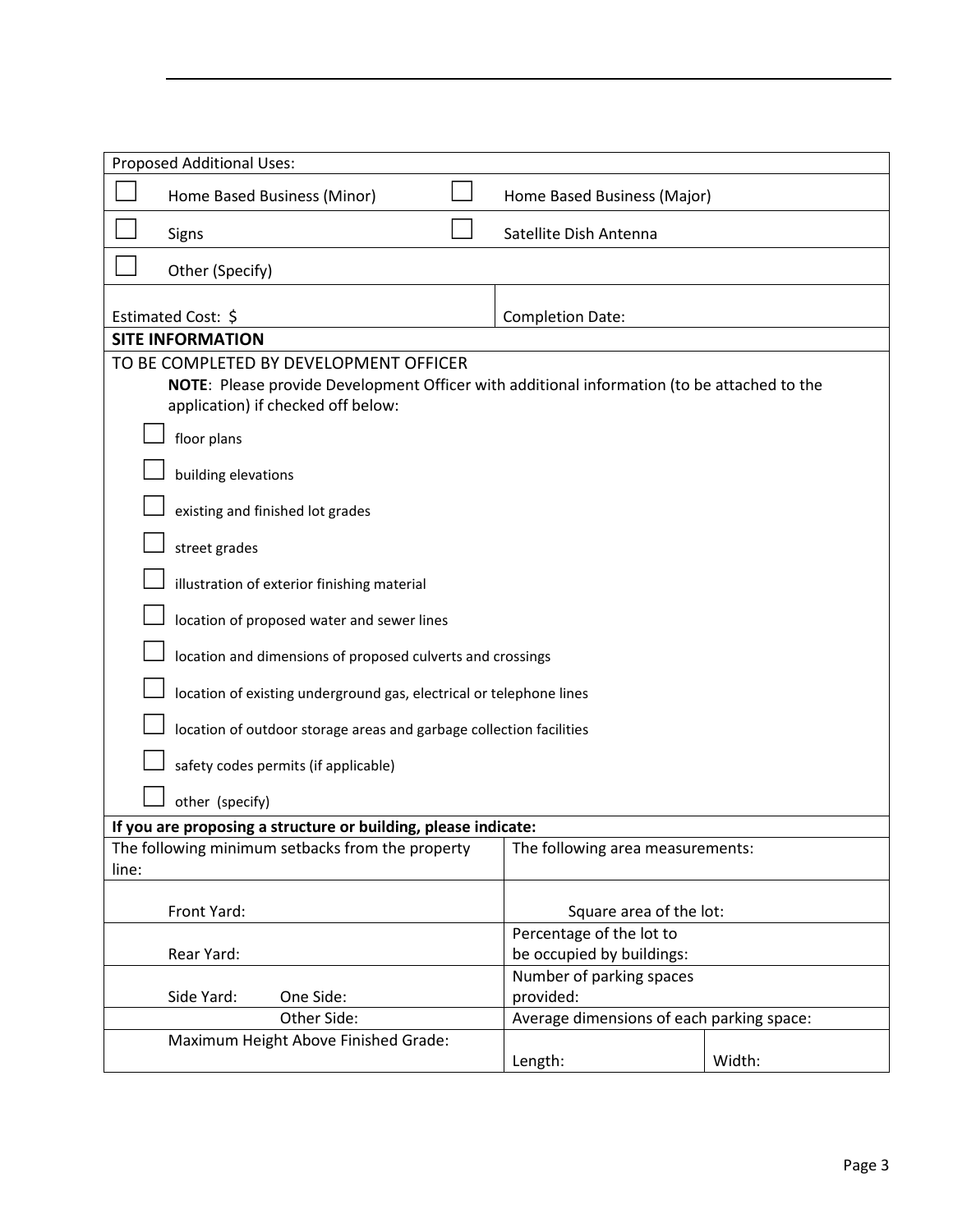IN THE SPACE ON THE FOLLOWING PAGE (OR ATTACH A SEPARATE SHEET), PLEASE PROVIDE A SCALED PLAN INDICATING THE LOCATION AND DIMENSIONS OF EXISTING AND PROPOSED:

- property lines surrounding the site,
- building and structures
- parking stalls, circulation area, walkways, and road accesses,
- landscaping, retaining walls, fences and other screening, and
- above ground utilities and direction of stormwater drainage off the site.

#### **LANDOWNER DECLARATION**

I hereby authorize development in accordance with the plans and supporting information as submitted herewith and which form part of this application. Further, I declare that the information provided in this application is, to the best of my knowledge, a true statement of facts. I also enclose the required application fee.

Registered Landowner Name (please print):

Signature of Registered Landowner:

Date: